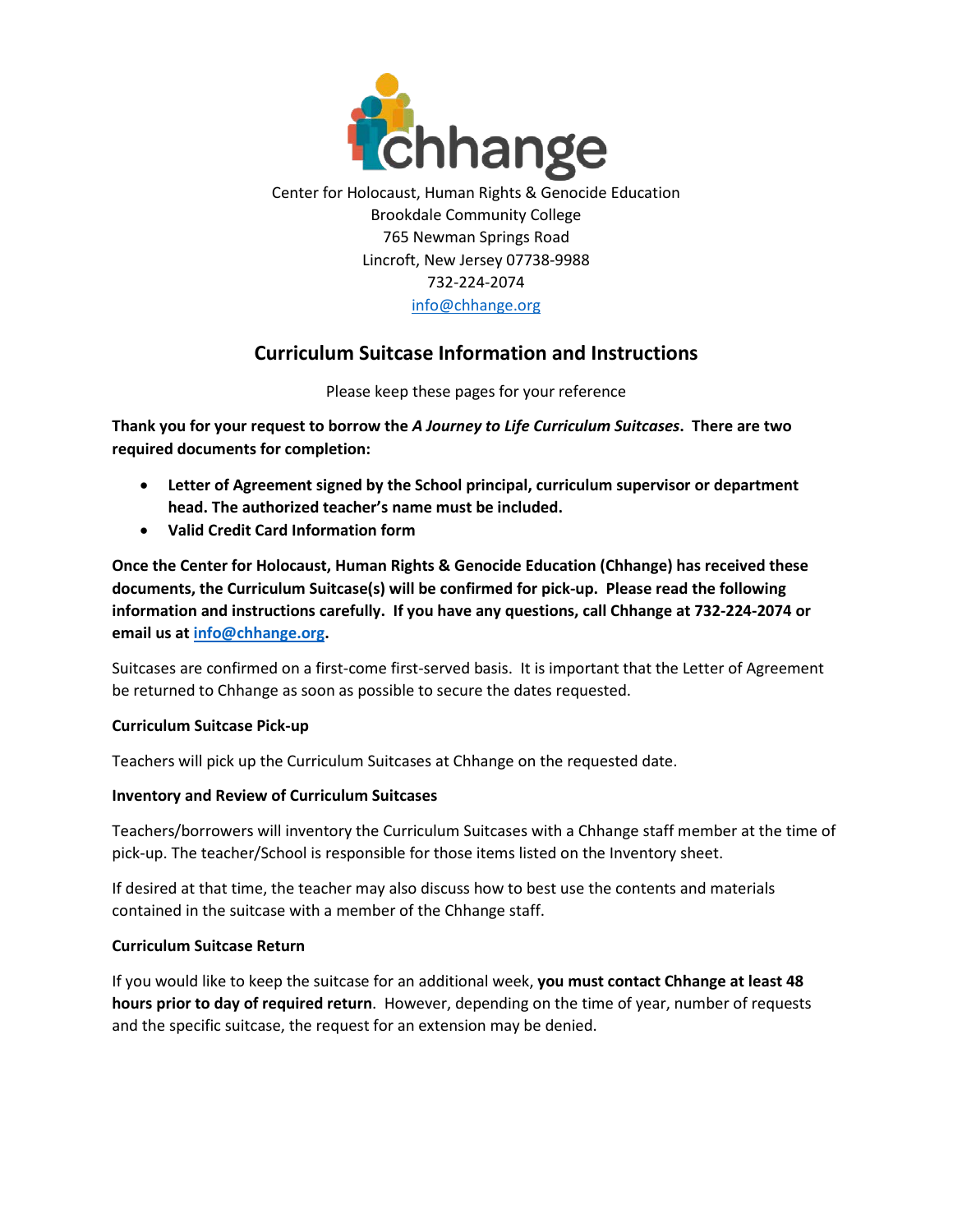

Center for Holocaust, Human Rights & Genocide Education Brookdale Community College 765 Newman Springs Road Lincroft, New Jersey 07738-9988 732-224-2074 info@chhange.org

### **Reminder**

The teacher will receive an email at least one day in advance of the impending return. **Please respond to Chhange with the expected time of your return of the Curriculum Suitcase.** 

### **Packing the Suitcase for Return**

Please return all items/materials in the same condition you received them (remove page markers, erase any pencil marks, etc.) The School will be charged full replacement cost for any missing or damaged items that cannot be repaired (any necessary repairs will be at the School's expense).

Pack the Curriculum Suitcase carefully so that minimal shifting of materials occurs. It is the responsibility of the teacher to have all the material packed properly inside the suitcase and bring it to Chhange on the scheduled date of return.

#### **Inventory upon Return**

The Curriculum Suitcases will be inventoried with a Chhange staff member on the day of return.

#### **Feedback**

Complete the Evaluation Sheet after you have finished using the Curriculum Suitcase and return it to Chhange along with the Curriculum Suitcase. Chhange invites the teacher's feedback to better know how to improve the Curriculum Suitcase Program.

## **Please note that all changes to the scheduled return must be approved by Chhange at least 48 hours prior to the date of the scheduled return or a charge of \$25.00 per day will be incurred.**

The Center for Holocaust, Human Rights & Genocide Education hopes you find the Curriculum Suitcase Program enriching and beneficial to you and your students. If you have an interest in other programs offered at Chhange, please call us at 732-224-2074 or email info@chhange.org.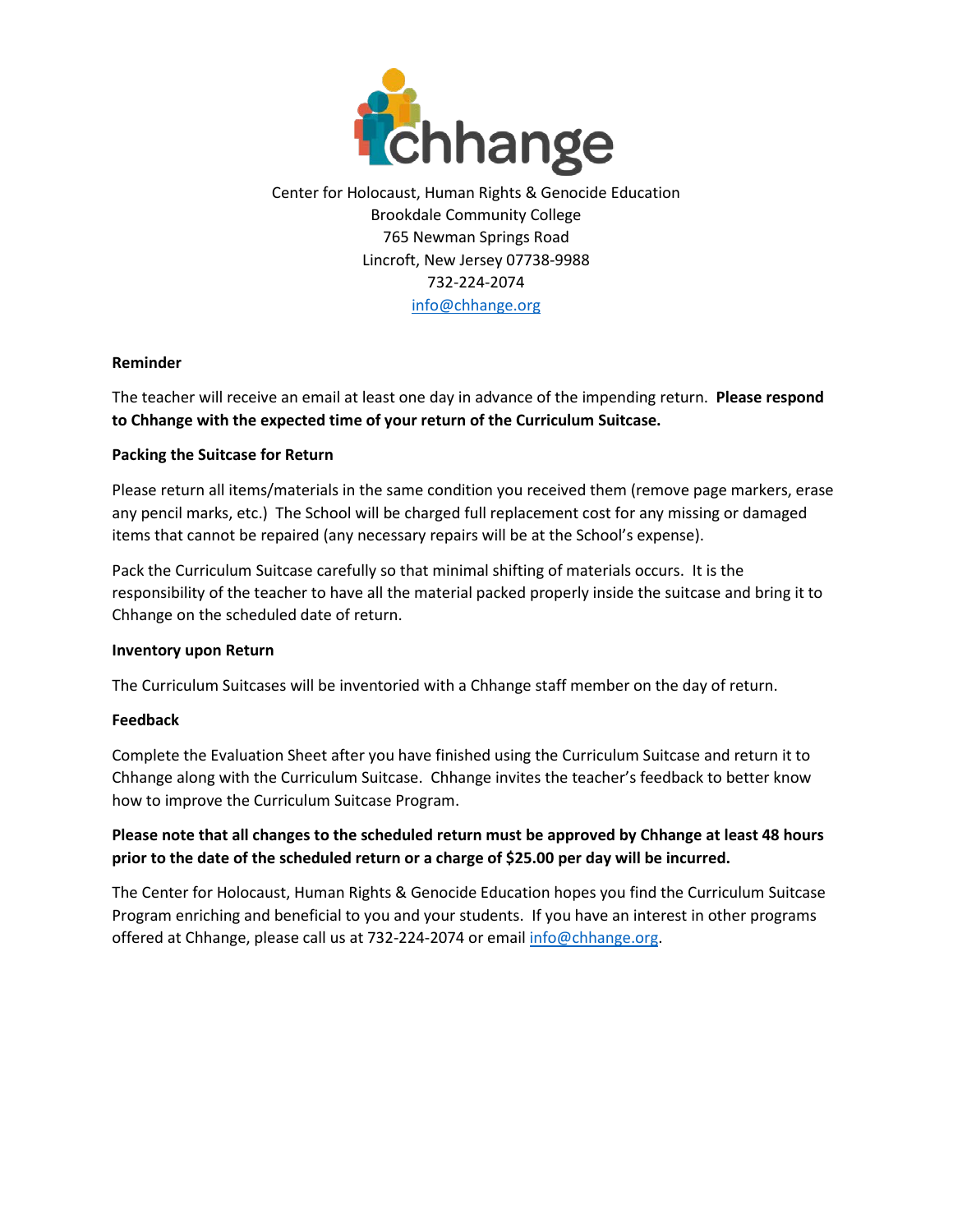

# **Curriculum Suitcase Letter of Agreement**

|                                                             |  | Letter of Agreement between Center for Holocaust, Human Rights & Genocide Education (Chhange) and                                                                                                                                                                                                                                                                                                                        |  |  |
|-------------------------------------------------------------|--|--------------------------------------------------------------------------------------------------------------------------------------------------------------------------------------------------------------------------------------------------------------------------------------------------------------------------------------------------------------------------------------------------------------------------|--|--|
| damaged or lost items.                                      |  | The School is liable for any damaged or lost materials to the Curriculum Suitcase for any reason,<br>including misuse or improper packing and will provide Chhange with the full replacement cost of the                                                                                                                                                                                                                 |  |  |
| may occur to the materials. The credit card information is: |  | A valid credit card (name, number and expiration date) is provided to cover any losses or damages that                                                                                                                                                                                                                                                                                                                   |  |  |
|                                                             |  |                                                                                                                                                                                                                                                                                                                                                                                                                          |  |  |
| provided credit card.                                       |  | Before any charges are made to the credit card, written notification will be sent to the School explaining<br>why the credit card will be charged and include the specific amount due. If a different method of<br>payment is preferred (such as check or return of missing materials), arrangements can be made. If no<br>alternate form of payment is received within twenty working days, Chhange may then charge the |  |  |
| Please read and confirm the following information:          |  |                                                                                                                                                                                                                                                                                                                                                                                                                          |  |  |
|                                                             |  |                                                                                                                                                                                                                                                                                                                                                                                                                          |  |  |
|                                                             |  |                                                                                                                                                                                                                                                                                                                                                                                                                          |  |  |
|                                                             |  |                                                                                                                                                                                                                                                                                                                                                                                                                          |  |  |
| City, State, Zip:                                           |  |                                                                                                                                                                                                                                                                                                                                                                                                                          |  |  |

Curriculum Suitcase Name(s): \_\_\_\_\_\_\_\_\_\_\_\_\_\_\_\_\_\_\_\_\_\_\_\_\_\_\_\_\_\_\_\_\_\_\_\_\_\_\_\_\_\_\_\_\_\_\_\_\_\_\_\_\_\_\_\_\_\_\_\_

Curriculum Suitcase Pick-up Date: \_\_\_\_\_\_\_\_\_\_\_\_\_\_\_\_\_

Curriculum Suitcase Return Date: \_\_\_\_\_\_\_\_\_\_\_\_\_\_\_

**School confirms the information provided is correct. School also agrees to the terms of this Letter of Agreement.**